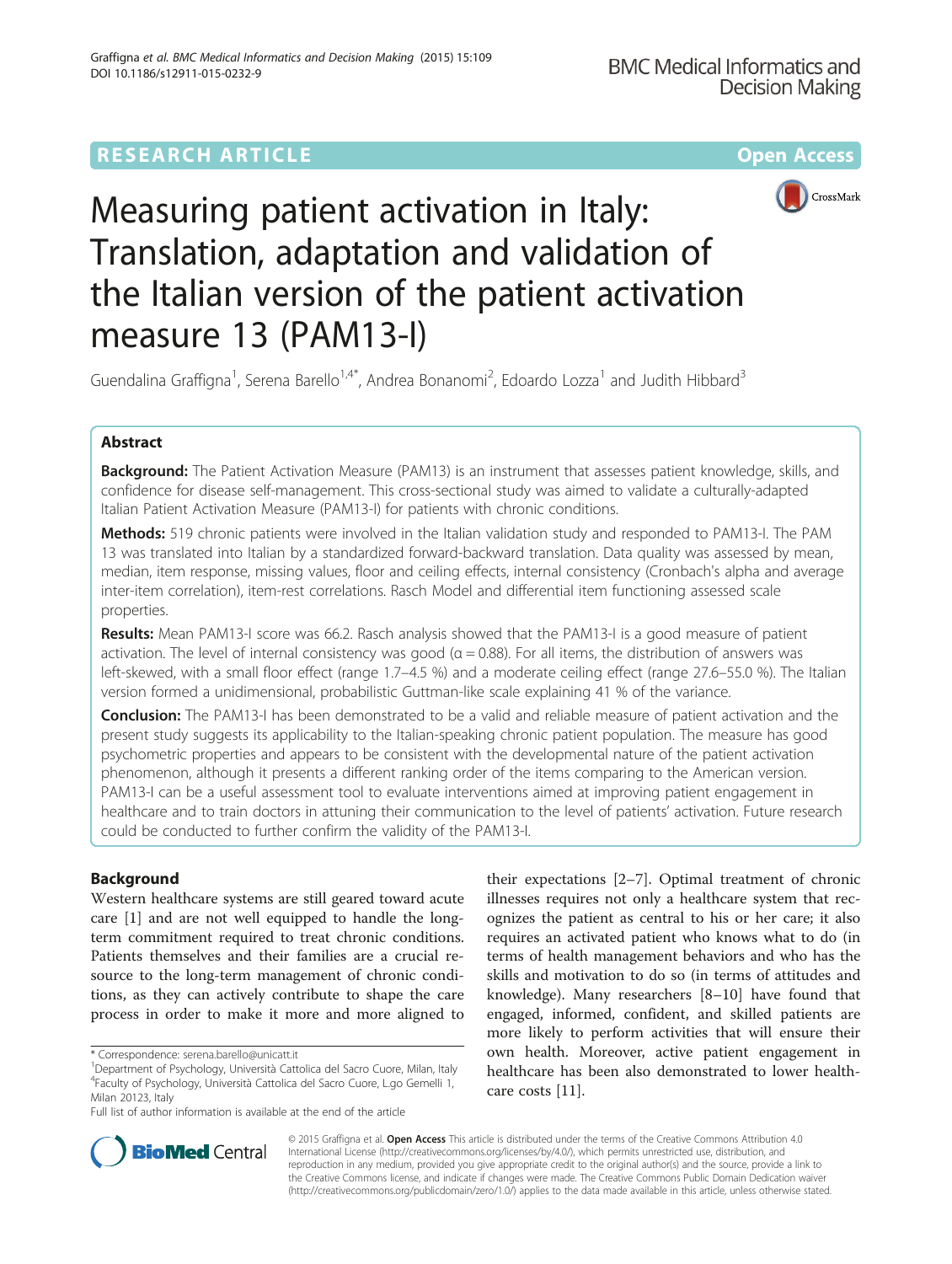To successfully engage patients in their healthcare, it is fundamental to deeply understand their subjective illness experience and attitudes when navigating healthcare. An experience that is complex at the psychosocial level and that develops in time, according to the features of the patient's illness journey [[12](#page-11-0)–[15](#page-11-0)]. Tools able to assess and targeting the level of activation and engagement of patients in their health management are crucial, although they are still underdeveloped and scarcely used [[16\]](#page-11-0). According to Hibbard and colleagues [\[17\]](#page-11-0), patient activation is defined as having "the knowledge, skills, confidence and behaviors needed for managing one's own health and health care". Patient activation describes the level of patients' engagement in their healthcare and, according to many outcome studies in this field, it leads to better disease self-management [[18](#page-11-0), [19](#page-11-0)], higher adherence to medical treatment and greater patient satisfaction [[17, 20\]](#page-11-0). Patients on a higher activation level more often engage in healthy behaviors, more actively cope with their illness, make more efficient use of healthcare services and perform better self-care [\[21](#page-11-0)]. Crosssectional studies have demonstrated that chronically ill and primary care patients who are more actively involved in their care not only have better self-reported health outcomes [[19\]](#page-11-0), but also better clinical outcomes [[22, 23\]](#page-11-0). The American Patient Activation Measure short form (PAM 13) [[17\]](#page-11-0) consists of 13 items measuring patients' self-reported knowledge, motivation, and skills for self-management (see Appendix [1\)](#page-9-0). It was developed using a Rasch model [\[18\]](#page-11-0) and it has been validated in the US general population and, more recently, in other countries – such as Germany [\[24](#page-11-0)], Netherlands [\[25](#page-11-0)], Denmark [\[26\]](#page-11-0) Israel [\[27](#page-11-0)], Norway [[28\]](#page-11-0), and Korea [[29](#page-11-0)] – across different clinical settings [\[22, 23, 30](#page-11-0)–[32\]](#page-11-0).

Italian policy makers and public health researchers are more and more interested in strategies to effectively make chronic patients actively engaged in their healthcare [[13, 14](#page-11-0), [33](#page-11-0)–[35](#page-11-0)]. In Italy, according to the European statistics, this clinical population is growing in numbers and is more and more gaining attention due to its potential social and economic impact [\[21](#page-11-0)]. For these reasons, there is definitely a clinical and scientific need for a validated assessment tool that can help practitioners differentiate patients into subgroups that require different strategies in health support, information and communication. Therefore, the present research project was conducted in Italy in order to:

- translate the American short form Patient Activation Measure (PAM 13) into an Italian version (PAM13-I);
- establish the psychometric properties of the Italian version of the PAM 13; and

• validate the Italian version of the American PAM 13 in a sample of chronically ill patients.

# Methods

# Recruitment and data collection

This cross-sectional study included a simple random sample of 529 Italian-speaking adults affected by different chronic conditions. Patients were randomly selected and recruited through the online panel provided by Research Now (<http://www.researchnow.com/en-US.aspx>), a professional research institute with branches across the world. The panel covers a wide range of chronic conditions and counts more than 6.5 million registered subjects worldwide. Subjects belonging to the panel are carefully screened for authenticity and legitimacy via digital fingerprint and geo-IP-validation from the provider. Panel recruitment and data collection processes are compliant with national laws in each country where Research Now operates. All panelists are profiled on the basis of their socio-demographic, clinical and life-styles characteristics. The panel is certified to be statistically representative of all the covered populations. In our study, in order to guarantee data quality, respondents were asked to confirm their demographics (i.e. sex, date and place of birth, ethnicity, nationality, educational level, place of residency) and clinical condition (i.e. health status, chronic diagnosis, date of first diagnosis, prescribed medications) previously collected by the Research Now Panel. To be included in our study, patients had to be Italian, affected by one or more chronic conditions, aged over 18 years old, and of both genders. Patients with dementia, cognitive impairments, active psychiatric disorders, blindness, deafness, or insufficient Italian language skills to meaningfully answer to the questions or without informed consent were excluded from this study. All participants gave written informed consent before being enrolled in the study. Patients completed the PAM13-I questionnaire between October and December 2014. Ethic approval was obtained from the Ethics Committee of the Università Cattolica del Sacro Cuore, Milan (Italy).

# Translation and cultural adaptation of the American PAM 13

After receiving permission from Insignia Health, Inc., PAM 13 - the American original version - [[17\]](#page-11-0) was translated as recommended by the World Health Organization's procedures for cross-cultural validation and adaptation of self-report measures [[36](#page-11-0)]. This method includes the following steps: forward translation, experts' qualitative interviews, backward translation, pilot testing on patients (for checking the readability and understanding of items) and consensus about the final version (see Appendix [2\)](#page-9-0). The forward and backward translation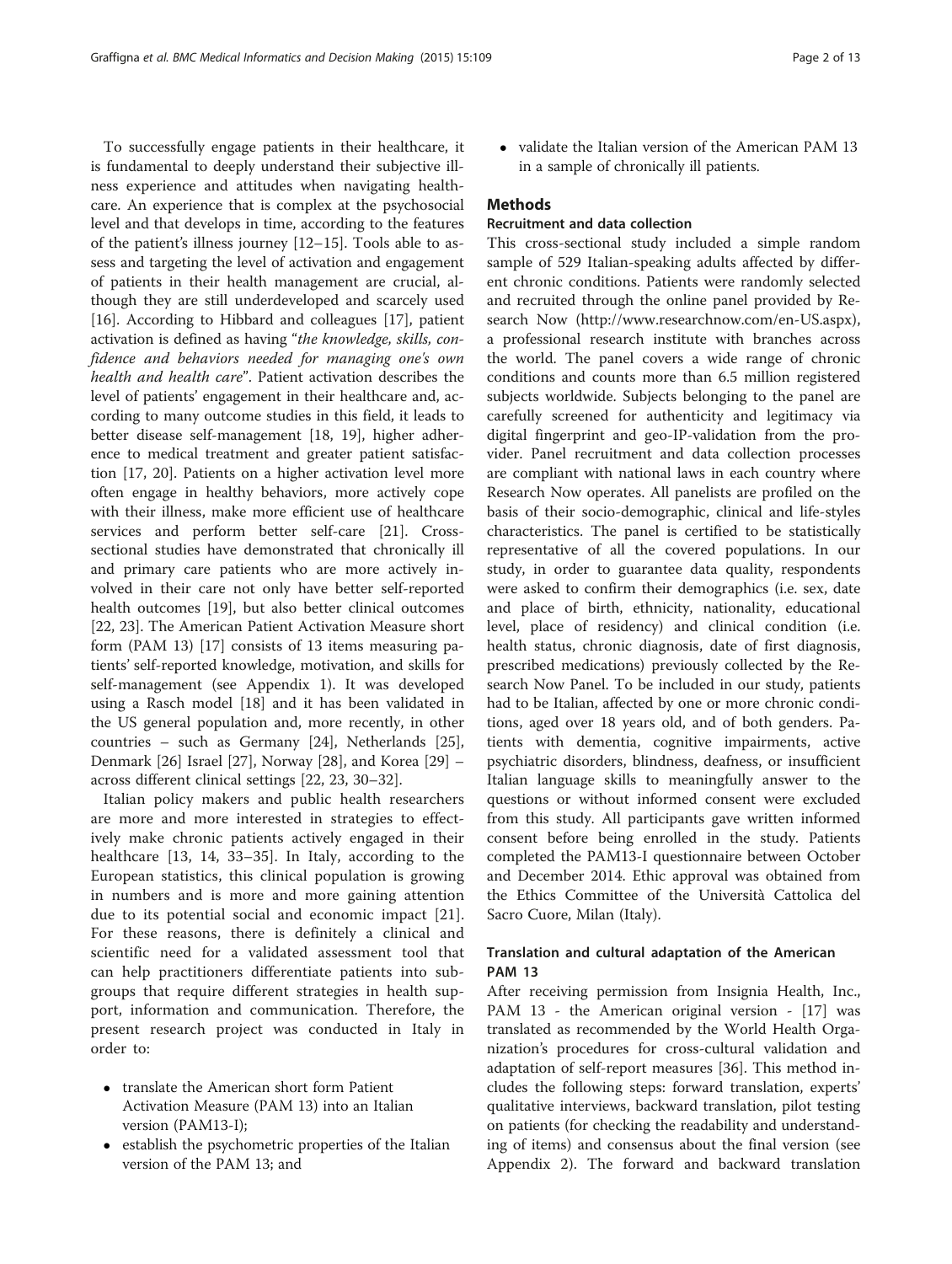were performed by professionals who were familiar with the lexicon of the field, knowledgeable in both English and Italian cultures. A bilingual expert panel, composed by twelve individuals (experts in chronic care, health researchers, clinicians and translators), was convened to identify and resolve ambiguous expressions or concepts that could lead to misunderstanding. Discrepancies were discussed, consensus was achieved, and the cultural appropriateness of the translation was confirmed. Finally, a pilot testing of the scale was performed on fifteen chronic patients to investigate their understanding of the items and cognitive equivalence of the translation, followed by debriefing. PAM13-I was judged clear and acceptable and the final version was created by consensus.

### Measures

### **PAM13-1**

PAM13-I PAM13-I consists of 13 items on a Likert scale. According to the American version of PAM 13, each item has five response categories with scores from 1 to 5: (1) "Strongly Disagree", (2) "Disagree", (3) "Agree", (4) "Strongly Agree" and (5) "Not Applicable". The instrument design reflects the four stages of activation in a progressing difficulty of the items: level 1 (patients believe that their role is important: item 1 and 2), level 2 (patients have confidence and knowledge to take action: items 3–8), level 3 (taking action: items 9–11) and level 4 (staying on course under stress: items 12 and 13). According to Insigna Health Inc. guidelines, the raw scores were transformed through natural logarithm to achieve a better expression of the relative distance between the scores. Then, items were transformed to a standardized metric ranging from 0 to 100 (0 = lower activation;  $100 =$ highest activation), to compare Italian results to the original data. The score was calculated by summing up the raw scores and mapping up the sum onto a scale of 0–100. A higher score of PAM13-I indicates a high level of patient activation.

Age, gender, chronical disease (Asthma, Celiachia, Hypertension, Chronic Obstructive Pulmonary Disorder, Diabetes, Cardiovascular Disorder, Cancer, Chron, Fibromialgy, Coliteulcerosa, Lupus, Osteoatritis, Artritereumatoide, Hypercolesterolemia, Epatitis, Anemy, Allergy), marital status (divorced, married, single, widow, and widower), education (graduated, high school, middle school, and primary school), profession (employee, freelancer, student, retired, unemployed) and children (yes or no) were used as background variables.

### Data analysis

According to COSMIN checklist [[37\]](#page-11-0) and to previous PAM 13 validation studies [[24, 26](#page-11-0)], the statistical analysis was conducted in three main steps: missing data analysis, reliability analysis, and Rasch Model analysis.

The first phase regarded the data quality analysis. According to other validation studies [[24, 25\]](#page-11-0), participant who filled out less than 7 items on the PAM13-I questionnaire were excluded from validation study. Data were described for each item with frequencies and percentage of missing responses, response options ("Strongly Disagree", "Disagree", "Agree", "Strongly Agree", "Not Applicable") and with several statistical indices (mean, median, standard deviation). An evaluation of floor and ceiling effects was also performed.

The second step regarded the reliability analysis. Internal consistency and reliability analysis were assessed using Cronbach's α as well as item-rest correlation, inter-item correlation, average inter-item correlation. Cronbach's α of 0.80 was defined as acceptable [\[38](#page-11-0)]. Item-rest correlation provided empirical evidence that each item was measuring the same construct measured by the other items included. A correlation value more than 0.3 indicates a moderate and valid correlation with the scale overall and, thus, the item should be not removed [\[39](#page-11-0)]. Average inter-item correlation is a subtype of internal consistency reliability, obtained by taking all of the items on a test that test the same construct, determining the correlation coefficient for each pair of items, and finally taking the average of all of these correlation coefficients. This final step yields the average inter-item correlation. An average inter-item correlation between 0.15-0.50 was considered acceptable [[38\]](#page-11-0).

In the third step, a Rasch Model (RM) was implemented to examine the PAM13-I psychometric properties. RM is useful to investigate unidimensionality of the construct (fundamental requisite of the summarization of the raw scores), the fit and the reliability of each item, and the differential item functioning.

The Rasch model assumes that the responses are affected by two different components that work independently [[40\]](#page-11-0). The first component concerns the individual characteristics of the subjects and the other to the "displacement" of the generic item gathering the latent aspect of interest. The classical approach of RM [[41](#page-11-0)] assumes that the response probability of each subject to a generic item depends on the level of the latent aspect (ability) and on the difficulty of the item. RM belongs to the family of IRT measurement models, which scale raw observed scores into linear reproducible measurements. Under the hypotheses that there are two different aspects (linked to subjects and items), acting in a separable manner, RM allows for constructing a single metric scale defining a ranking of Items and Person parameters. RM is designed to estimate the subject's level on the latent trait, net of item characteristics, and items' net of subjects. Let  $p_{ijk}$  be the probability that unit *i*, with person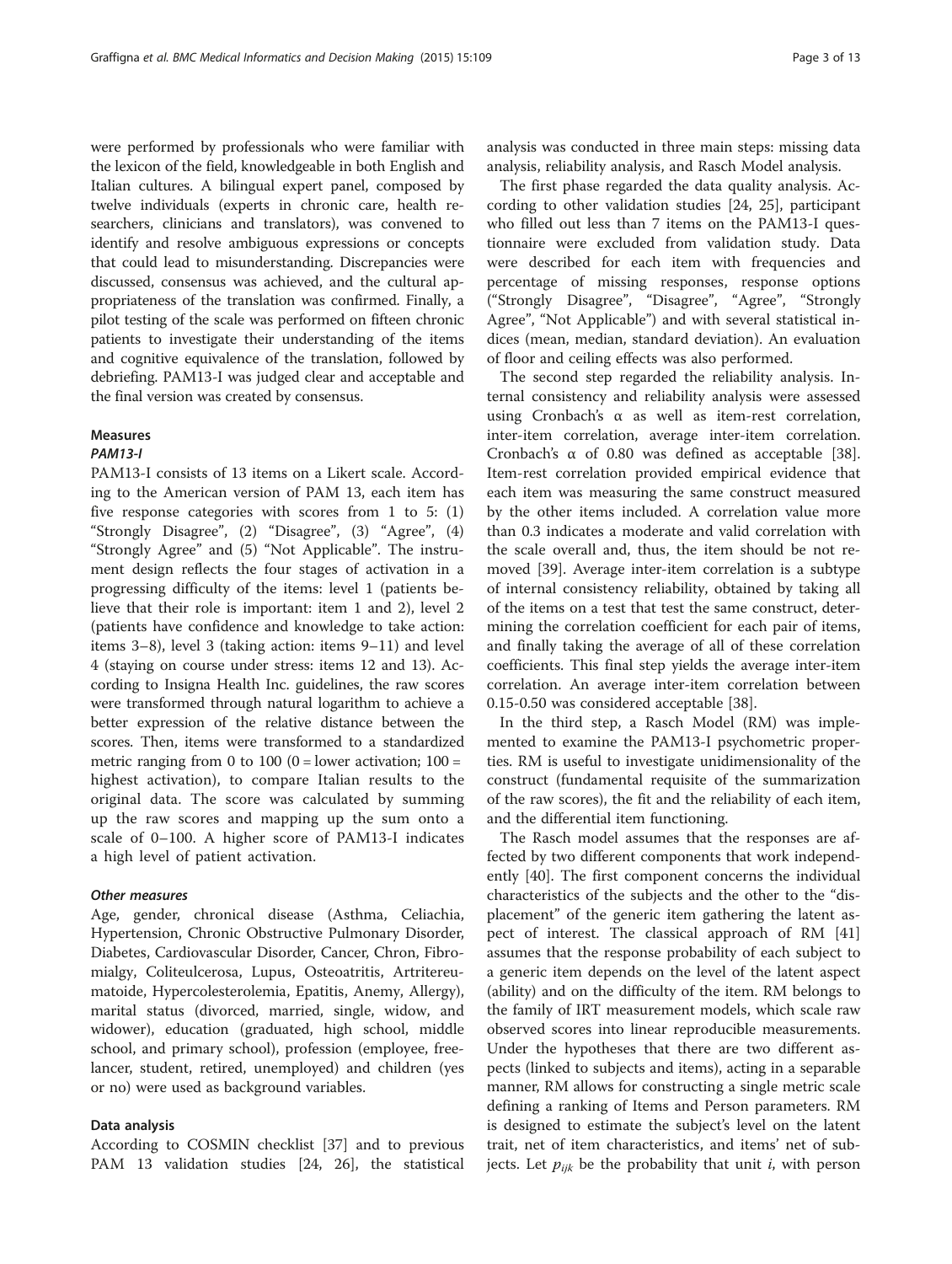parameter  $\theta_i$ , chooses the category k for evaluating the item  $j$ ; it may be represented through a proper "link" function" φ ( $\theta_i \beta_j$ ) in the parameters  $\theta_i$  and  $\beta_i$ , accounting, respectively, for personal and item characteristics. RM assumes the last relation to be of the logistic type. In the family of the polytomous models, we consider the Partial Credit Model (PCM) to our sample to examine model-data fit. PCM was chosen because the PAM13-I items had more than two response options and they showed different pattern of usage. Since it is reasonable to assume that the thresholds are not the same for all the items, i.e., each item has its own unique rating scale structure, the PCM appears the most appropriate model. The parameters of the model are estimated by the maximum likelihood method [\[41](#page-11-0)]. We performed PCA - part of PCA on Rasch residuals - in order to test the unidimensionality of the construct under investigation.

In the context of patient activation measure analysis, the parameters  $\theta_i$  and  $\beta_i$  have a specific interpretation. The individual characteristic  $\theta_i$ , usually called "ability", may be conceived as the individual activation: subjects with higher score in this subscale (Personal Location) will have a higher level of activation. The item characteristic  $\beta_i$ , called "item difficulty" in the classical Rasch example, in this context represents the item propensity to obtain, by the respondents, systematically high or low scores when measuring the latent trait of interest. They reflect the level of relevance for a particular aspect measured by each item of the survey. In this way, it is possible to order the survey's items basing on their different tendency in arousing the activation.

Unidimensionality of items composing PAM13-I was examined, using a Principal Component Analysis (PCA). The aim is to obtain one common factor that explains at least 30–40 % of the total variance. The other fundamental condition is that there are no other factors having eigenvalues greater than 3 [[42\]](#page-11-0). Bartlett's test of sphericity was performed to explore the factorability of the correlation matrix and Kaiser-Mayer-Olkin Index was calculated as a measure of sampling adequacy.

Local Independence of item was tested by a PCA conducted on the Rasch item measure residuals, in order to analyze the amount of unexplained variance and whether this unexplained variance indicates that there may be more than one dimension. Generally, Rasch-conforming data produces residual-factors with eigenvalues up to 2.0 [[43\]](#page-11-0). Thus, if there is more than one contrast (factors) in the residuals, there may be a second dimension. Contrasts in the Rasch analysis of residuals contradict unidimensionality.

Two item fit mean square (MNSQ) statistics (infit and outfit) were computed to check whether the items fitted the expected model. MNSQ determines how well each item contributes to defining a single underlying

construct. Infit is more sensitive to misfitting responses to items closest to the person's ability level, while outfit is more sensitive to misfitting items that are farther away. If the data fit the Rasch model, the fit statistics should be between 0.6 and 1.4. According [\[44](#page-11-0)], for clinical observations, the fit statistics could be between 0.5 and 1.5 [[26\]](#page-11-0).

The person separation index (PSI) is indicators of quality of measures. The PSI refers to the reproducibility of the measure location of the persons. A separation index, in its normalized form, of 0.80 or higher is considered reliable.

Differential Item functioning (DIF) was assessed in order to verify no relevant differences in the probability to endorse a certain item for subgroups, determined by gender, age and education. The scale should work irrespective of the group considered. Andersen's Likelihood Ratio Test was performed for each item. To evaluate floor and ceiling effects we evaluated for each item the percentage incidence respectively of the lower level of the scale (Strongly Disagree) and of the upper one (Strongly Agree). Analyses were conducted with IBM SPSS 21.0 and R 3.0.3 (package eRm).

# Results

### Translation and adaptation

During the translation and forward translation process, we recognized few general problems when comparing the Italian version with the American one [[17\]](#page-11-0). As in the forward-translation, we had difficulty translating health service terminology, partly because of organizational differences, and partly because of a lack of specific Italian words for "healthcare", "illness" and "disease". The instrument pre-testing administered to patients in a preliminary phase of the study, allowed understanding that some terms - i.e. "health" and "disease"- might have different meanings and conceptualizations for Italian patients. For example, in item 2, the American form of PAM 13 uses the terms "health" and "ability to function", referring to the capability of a patient to reach positive outcomes by having an active role in his health management. According to the results of the translation process, researchers decided to use "benessere" [= "wellbeing" instead of "health"] and "qualità di vita"  $[=$  "quality of life" instead of "ability to function"] in the final PAM13-I. This change in translation is a consequence of the fact that, for the Italian patients, "health" means a general state of wellbeing that is not a mere absence of an illness condition. Another case of linguistic adaptation occurs in item 9, where "health" was traduced with "disease" [= *malattia*]. The reason behind this linguistic choice was that, referring to a medical treatment, Italian subject are more akin to think about a clinical condition, and thus referring to "disease".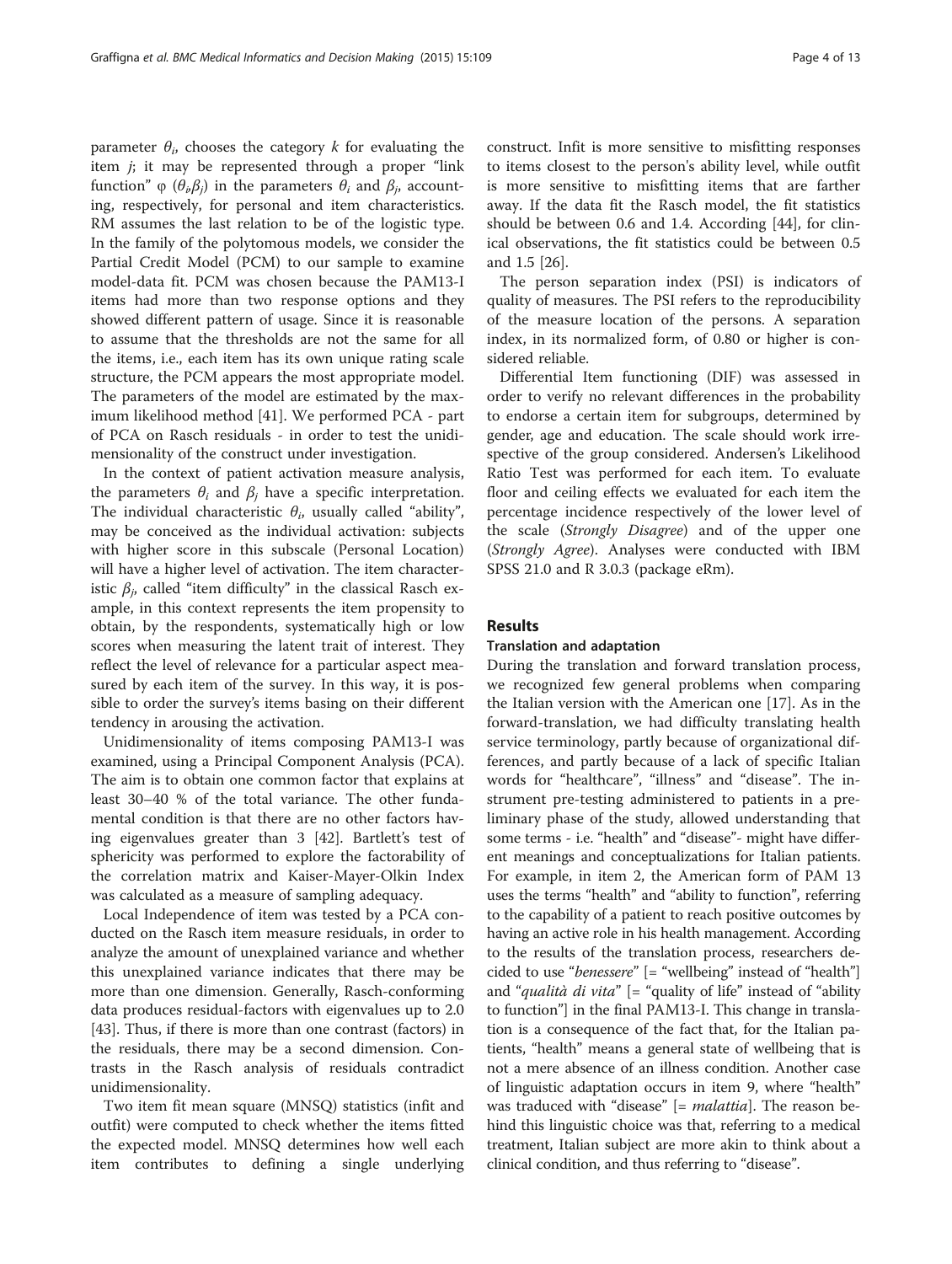# Study Population

Among 600 individuals who were contacted, 529 participants completed the survey (redemption rate: 88 %), which elicited socio-demographic and clinical data, including the PAM13-I scale. Participant who filled out less than 7 items on the PAM-I questionnaire were excluded from validation study. According to inclusion/ exclusion criteria, the final sample suitable for the study included 519 patients. The main socio-demographic characteristics of the sample included in the study are described in Table 1.

Table 1 Mean PAM13-I scores by socio-demographic and health characteristics

| Characteristics                           | Total N | %    | <b>PAM 13</b><br>Score Mean | P-value |
|-------------------------------------------|---------|------|-----------------------------|---------|
| Total                                     | 519     | 100  | 66.2                        |         |
| Sex                                       |         |      |                             | 0.14    |
| Male                                      | 255     | 49.1 | 67.3                        |         |
| Female                                    | 264     | 50.9 | 65.1                        |         |
| Age Group                                 |         |      |                             | 0.02    |
| $<$ 45                                    | 170     | 32.8 | 68.1                        |         |
| $45 - 64$                                 | 212     | 40.8 | 66.8                        |         |
| >65                                       | 137     | 26.4 | 62.9                        |         |
| Education                                 |         |      |                             | 0.10    |
| Primary school                            | 81      | 15.6 | 63.3                        |         |
| Middle school                             | 88      | 17.0 | 64.6                        |         |
| High school                               | 226     | 43.5 | 66.5                        |         |
| Graduate or higher                        | 124     | 23.9 | 68.8                        |         |
| Diagnosis                                 |         |      |                             |         |
| Asthma                                    | 85      | 16.4 | 64.3                        |         |
| Celiachia                                 | 13      | 2.5  | 74.9                        |         |
| Hypertension                              | 105     | 20.2 | 66.3                        |         |
| Chronic Obstructive<br>Pulmonary Disorder | 21      | 4.0  | 61.5                        |         |
| Diabetes                                  | 84      | 16.2 | 66.5                        |         |
| Cardiovascular_Disorder                   | 151     | 29.1 | 68.2                        |         |
| Oncology                                  | 109     | 21.0 | 65.1                        |         |
| Chron                                     | 9       | 1.7  | 64.5                        |         |
| Fibromialgy                               | 27      | 5.2  | 58.3                        |         |
| Coliteulcerosa                            | 16      | 3.1  | 65.8                        |         |
| Lupus                                     | 8       | 1.5  | 69.6                        |         |
| Osteoatritis                              | 38      | 7.3  | 60.6                        |         |
| Artritereumatoide                         | 38      | 7.3  | 65.6                        |         |
| Hypercolesterolemia                       | 53      | 10.2 | 62.9                        |         |
| Epatitis                                  | 11      | 2.1  | 62.1                        |         |
| Anemy                                     | 15      | 2.9  | 71.6                        |         |
| Allergy                                   | 86      | 16.6 | 68.9                        |         |

Patients aged from 20 to 90 ( $M = 53.0$ , SD = 17.1). Gender was equally distributed (49.1 % male, 50.9 % female), with different educational levels. Regarding health characteristics, patients reported having at least one of chronic disease. The most common clinical conditions were asthma (16.4 %), hypertension (20.2 %), diabetes (16.2 %), cardiovascular disorder (29.1 %), cancer  $(21.0 \%)$ , and allergy  $(16.6 \%)$ . The majority of the patients included in our sample was affected by more than one chronic condition.

# Description of the PAM13-I

Table 1 shows the mean PAM13-I scores. Raw scores range from 13–52. These are converted to "activation scores" ranging from 0–100 [[45](#page-11-0)], which can be analyzed as a continuous variable. Higher scores indicate increasing patient activation.

In the Italian sample, male patients had a slightly higher level of activation, but this difference was not significant ( $p = 0.14$ ). Moreover, no significant differences were found in the mean PAM13-I score based on education  $(p = 0.10)$ , although PAM13-I score increased in relation with educational level. Concerning the participant's age the sample was clustered in three age groups  $(\leq 45$  years old,  $45-64$  years old,  $> 65$  years old). With increasing age, the level of activation significantly decreased ( $p = 0.02$ ). For this factor (diagnosis), a test was not conducted, since almost all the participants had more than one disease and, consequently, the groups were not independent.

# Validation study

To evaluate the psychometric properties of the PAM13-I, data quality, internal consistency, reliability, item-rest correlation, item-total correlation and average inter-item correlation were assessed. Table [2](#page-5-0) describes the psychometric features of the 13 items included in the PAM13-I.

Percentage of missing values per item was low and it ranged between 0.8 % (items 1, 3, 5, 13) and 2.1 % (item 8), as well as percentage of "Not Applicable" (ranging between 0.4 % and 2.6 %).

For all items, the distribution of answers was leftskewed, with a small floor effect (range 1.7–4.5 %) and a moderate ceiling effect (range 27.6–55.0 %).

The frequencies of the response categories showed little use of the category "Strongly Disagree" and a moderate frequency for "Disagree". The categories "Agree" and "Strongly Agree" were used with the highest frequency for all the items.

The median score was 4 for items 1, 2 and 7, while for all the other items the median score was equal to 3. The mean scores ranged from 2.99 (item 12) to 3.42 (item 2). Standard deviations showed a constant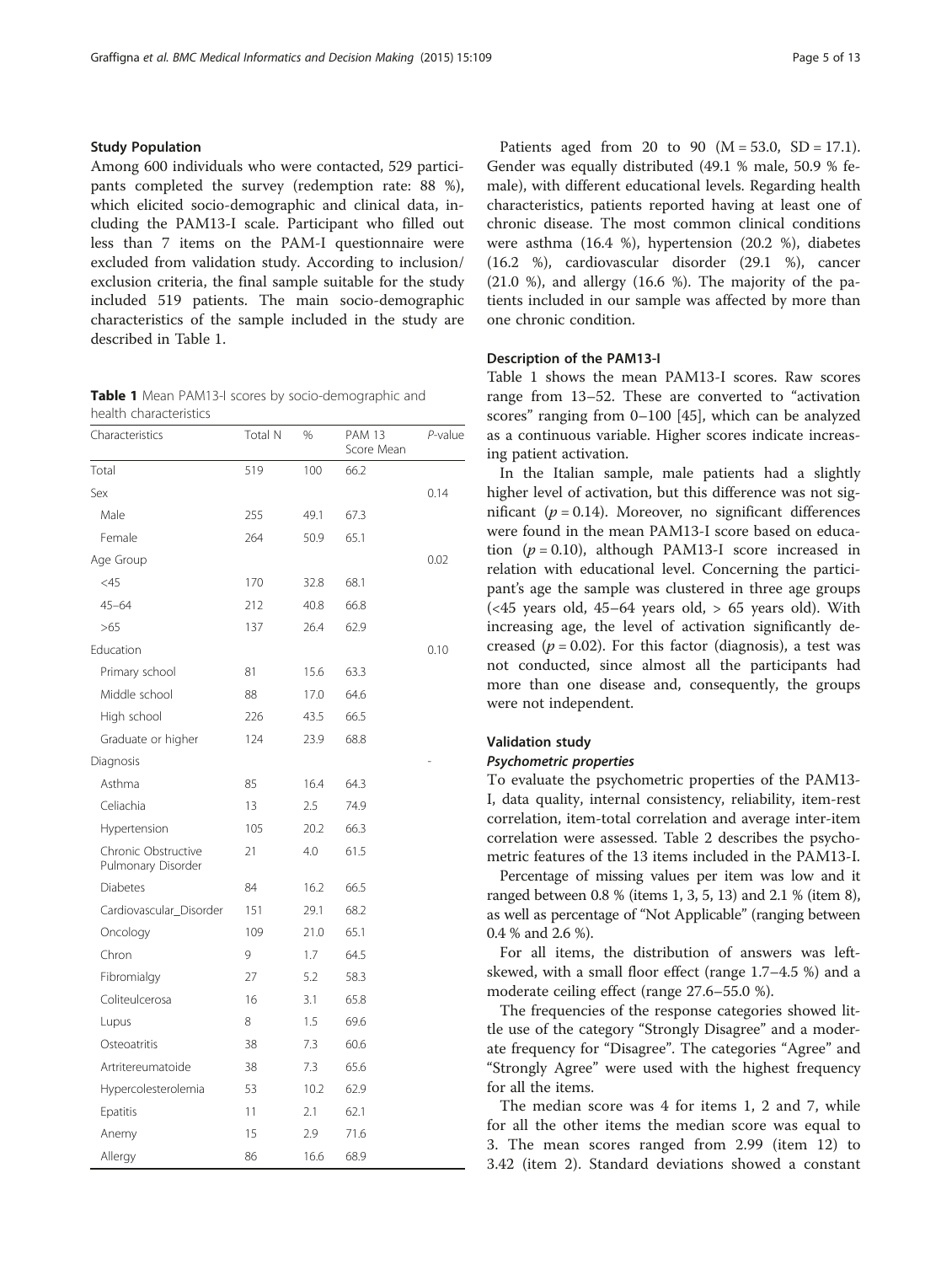| PAM13-I<br>item no. | Missing Values<br>n(%) | Not Applicable<br>n(%) | Strongly Disagree<br>n(%) | Disagree<br>n (%) | Agree<br>n(%) | Strongly Agree<br>n (%) | Median         | Mean | -SD  | Inter-rest<br>correlation |
|---------------------|------------------------|------------------------|---------------------------|-------------------|---------------|-------------------------|----------------|------|------|---------------------------|
| PAM13-I 1           | $4(0.8\%)$             | 2(0.4%                 | 15 (2.8 %)                | 47 (8.9 %)        | 170 (32.1 %)  | 291 (55.0 %)            | 4              | 3.41 | 0.77 | 0.36                      |
| PAM13-I 2           | 5(0.9%                 | 5(0.9%                 | 9(1.7%)                   | 45 (8.5 %)        | 184 (34.8 %)  | 281 (53.1 %)            | $\overline{4}$ | 3.42 | 0.72 | 0.41                      |
| PAM13-I 3           | $4(0.8\%)$             | 11(2.1%                | 11(2.1%                   | 48 (9.1 %)        | 238 (45.0 %)  | 217 (41.0 %)            | 3              | 3.29 | 0.72 | 0.53                      |
| PAM13-I 4           | $6(1.1\%)$             | 12 (2.3 %)             | 15 (2.8 %)                | 44 (8.3 %)        | 209 (39.5 %)  | 243 (45.9 %)            | 3              | 3.33 | 0.76 | 0.62                      |
| PAM13-I 5           | $4(0.8\%)$             | $8(1.5\%)$             | 15 (2.8 %)                | 68 (12.9 %)       | 234 (44.2 %)  | 200 (37.8 %)            | 3              | 3.20 | 0.77 | 0.60                      |
| PAM13-I 6           | 5(0.9%                 | $4(0.8\%)$             | 14 (2.6 %)                | 44 (8.3 %)        | 210 (39.7 %)  | 252 (47.6 %)            | 3              | 3.35 | 0.75 | 0.60                      |
| PAM13-I 7           | 5(0.9%                 | 7(1.3%)                | 17 (3.2 %)                | 42 (7.9 %)        | 196 (37.1 %)  | 262 (49.5 %)            | $\overline{4}$ | 3.36 | 0.77 | 0.55                      |
| PAM13-I 8           | 11(2.1%                | $8(1.5\%)$             | 15 (2.8 %)                | 79 (14.9 %)       | 225 (42.5 %)  | 191 (36.1 %)            | 3              | 3.16 | 0.79 | 0.55                      |
| PAM13-I 9           | $6(1.1\%)$             | 14 (2.6 %)             | 24 (4.5 %)                | 78 (14.7 %)       | 234 (44.2 %)  | 173 (32.7 %)            | 3              | 3.09 | 0.82 | 0.54                      |
| PAM13-I 10          | 8 (1.5 %)              | 9(1.7%)                | 15 (2.8 %)                | 43 (8.1 %)        | 244 (46.1 %)  | 210 (39.7 %)            | 3              | 3.27 | 0.74 | 0.58                      |
| PAM13-I 11          | $6(1.1\%)$             | 9(1.7%)                | 16 (3.0 %)                | 68 (12.9 %)       | 247 (46.7 %)  | 183 (34.6 %)            | 3              | 3.16 | 0.77 | 0.65                      |
| PAM13-I 12          | $6(1.1\%)$             | $4(0.8\%)$             | 21 (4.0 %)                | 107 (20.2 %)      | 245 (46.3 %)  | 146 (27.6 %)            | 3              | 2.99 | 0.81 | 0.66                      |
| PAM13-I 13          | $4(0.8\%)$             | 11(2.1%                | 16 (3.0 %)                | 71 (13.4 %)       | 256 (48.4 %)  | 171 (32.3 %)            | 3              | 3.13 | 0.76 | 0.58                      |

<span id="page-5-0"></span>Table 2 Data description of the Italian version of the PAM13 (PAM 13-I)

variability in all items, ranged from 0.72 (items 2, 3) to 0.82 (item 9).

Generally, the last items have a lower mean score compared to the earlier items in the questionnaire. However, in our results the individual item sequence did not exactly follow the original US scale (from higher to lower scoring items).

A Cronbach's alpha equal to 0.88 for the sum scale and a Person Separation Index of 0.89 were found, and they were considered as a very good level of internal consistency. The inter-rest correlations per item to the sum scale were moderate (for item 1 and 2) to strong (for all other items) and ranged from 0.36 to 0.66. The inter-item correlations ranged from 0.16 to 0.56, with an Average inter-item correlation equal to 0.36. All reliability indices supported the assumption of unidimensionality of the measured construct, and they were coherent with the results obtained in other validations of PAM 13 [\[24](#page-11-0), [26, 29\]](#page-11-0).

Unidimensionality is fundamental for the Rasch Model. A PCA on PAM13-I items was conducted with this aim (Table [3\)](#page-6-0). A total of 41.0 % of the variance was explained by one factor with an eigenvalue of 5.33. The correlation matrix had good factorability, Bartlett's test of sphericity showed the chi-square was significant at the .0001 level (Chi-square = 2129.7, df = 78,  $p < 0.001$ ) and the index of Kaiser-Mayer-Olkin measure of sampling adequacy was equal to 0.89.

A PCM was used in order to evaluate the item fit statistics. The item statistics ranged from 0.76 to 1.22 for the infit MSQ and from 0.74 to 1.32 for the outfit MSQ. These values indicate a very good fit of the Rasch Model. The distances between subsequent thresholds showed sufficient distinction between the response options and measurement model fit and none thresholds exceeded the limit of 4.0 logit. Only items 7 and 10 presented a minor problem of distinction between thresholds 1 and 2. In Table [3](#page-6-0), the item difficulty was ranked according to their location parameters. Results showed that the original ranking of difficulties established for the original American version [\[17](#page-11-0)] could not be confirmed for the Italian PAM 13 (the order of the original item corresponds to the difficulty ranking in the American version). The most important differences are related to item 5, 6, 9 and 10. The Rasch person-item map shows the person parameter distribution on the latent underlying dimension and the item difficulties (Fig. [1](#page-7-0)). Persons on the right side of the scale report being more activated than persons on the left side. Since the black dot represents the location parameter, items with the black dot on the right side of the scale report being more difficult than items with black dot on the left side. White dots represent the thresholds values.

PCA of item measure residuals revealed one dimension. A total of 63.4 % of the variance in the data was explained by the measures and with a perfect model fit, this was expected to be 63.1 %. The eigenvalue of the first PCA contrast was 1.78, which corresponded to 14 % of the variance in the data, the second was 1.65, which corresponded to 12 % of the variance in the data. Rasch dimensionality analysis confirmed the hypothesis of unidimensionality and local independence of the 13 items.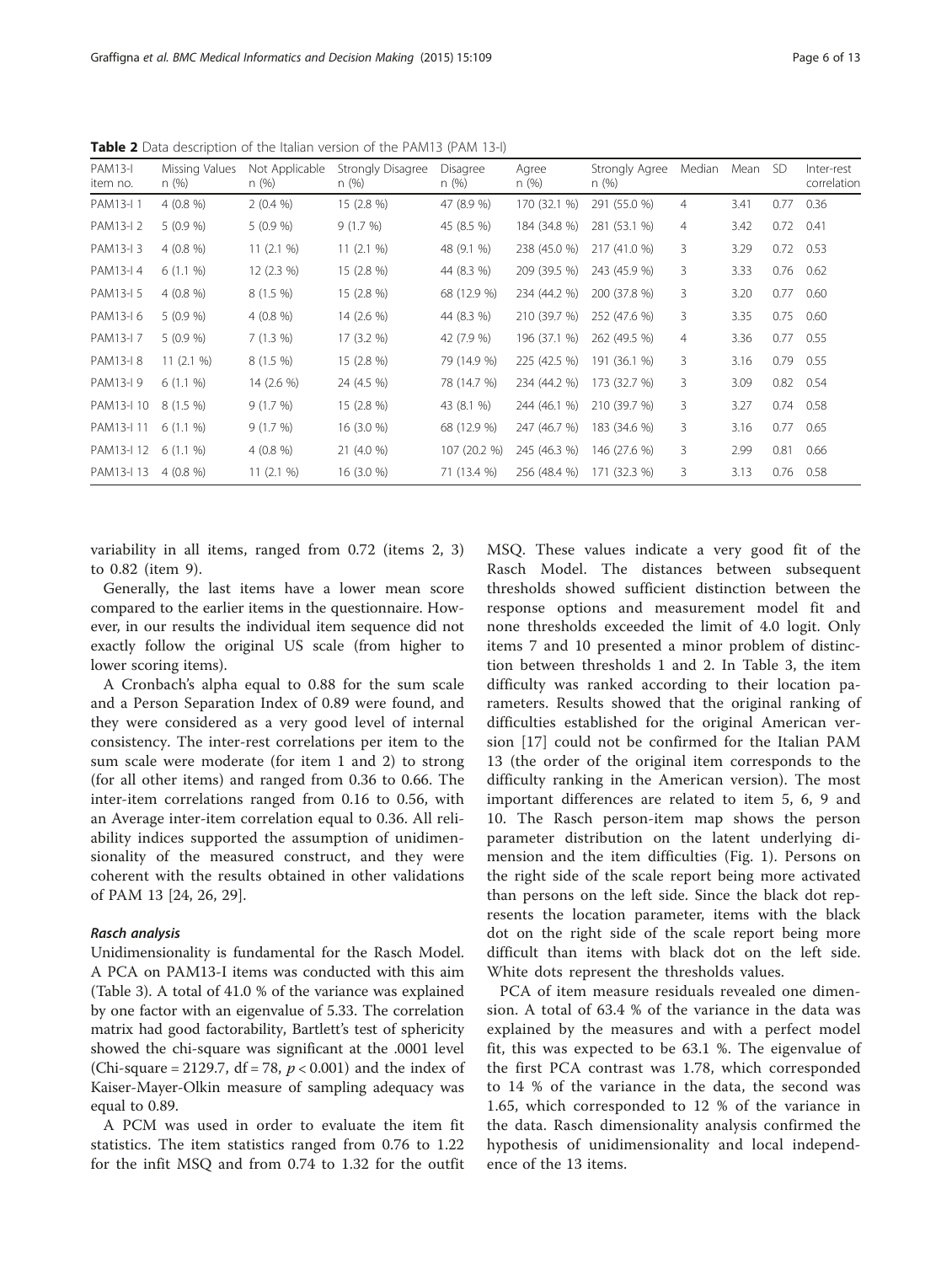| PAM13_I Item no. | Location | Threshold 1 | Threshold 2 | Threshold 3 | <b>SE</b> | Infit Value MSQ <sup>a</sup> | Outfit Value MSQ <sup>b</sup> |
|------------------|----------|-------------|-------------|-------------|-----------|------------------------------|-------------------------------|
| PAM13-I 2        | 0.05     | $-1.10$     | $-0.24$     | 1.49        | 0.4       | 1.14                         | 1.19                          |
| PAM13-I 1        | 0.25     | $-0.50$     | $-0.12$     | 1.37        | 0.3       | 1.22                         | 1.32                          |
| PAM13-I 6        | 0.31     | $-0.52$     | $-0.36$     | 1.81        | 0.3       | 0.86                         | 0.78                          |
| PAM13-I 3        | 0.31     | $-0.87$     | $-0.36$     | 2.16        | 0.3       | 1.00                         | 1.15                          |
| PAM13-I 7        | 0.35     | $-0.24$     | $-0.36$     | 1.66        | 0.3       | 0.88                         | 0.88                          |
| PAM13-I 4        | 0.36     | $-0.44$     | $-0.34$     | 1.86        | 0.3       | 0.84                         | 0.90                          |
| PAM13-I 10       | 0.45     | $-0.41$     | $-0.50$     | 2.24        | 0.3       | 0.89                         | 0.89                          |
| PAM13-I 5        | 0.52     | $-0.80$     | 0.06        | 2.31        | 0.3       | 0.86                         | 0.89                          |
| PAM13-I 8        | 0.53     | $-1.02$     | 0.26        | 2.35        | 0.3       | 0.92                         | 0.96                          |
| PAM13-I 11       | 0.60     | $-0.73$     | 0.02        | 2.50        | 0.3       | 0.76                         | 0.74                          |
| PAM13-I 13       | 0.66     | $-0.75$     | 0.06        | 2.66        | 0.3       | 0.91                         | 0.93                          |
| PAM13-I 9        | 0.81     | $-0.38$     | 0.25        | 2.56        | 0.3       | 1.02                         | 1.14                          |
| PAM13-I 12       | 0.88     | $-0.85$     | 0.60        | 2.90        | 0.3       | 0.85                         | 0.85                          |

<span id="page-6-0"></span>Table 3 PAM13-I item fit statistics

<sup>a</sup>Infit MSQ reflects the similarity of observed responses from model expected response. Being most sensitive when the item and respondent are close together on the activation scale

<sup>b</sup>Outfit MSQ is reflects unexpected observations with respect to the respondent's other responses. It is most sensitive when the item location on the scale is far away from the person's location on the scale

DIF was assessed to reveal significant differences in the interpretation of the items for demographic characteristics (i.e., sex, age, education). The DIF test for sex showed statistical differences between male and female patients in the items interpretation  $(LR-value = 67.8,$ df = 38.  $p = 0.002$ ). Differences were more relevant for the interpretation of items 7, 12 and 13, which were slightly more difficult to endorse for female than male subjects were.

The DIF was tested for two subgroups in age (younger than 55 years and older than 55). The test revealed significant differences in items' interpretation (LR-value = 108.0, df = 38.  $p < 0.001$ ). In particular, item 2,3,6,7 and 13 were more difficult to endorse for the older age group.

Finally, the DIF was tested for education. Two subgroups were compared: the first, in which are collapsed primary and middle school, and the second in which are collapsed high school, graduate and postgraduated. The test showed significant differences (LR-value = 97.6, df = 38.  $p < 0.001$ ). Item 1 and 4 were more difficult to endorse for low education group. Item 7 was more difficult to endorse for high education group. In all cases, DIF was particularly relevant for the third cut off value between the response options "Agree" and "Totally Agree", but generally it was not so relevant to affect the validity of the instrument.

# **Discussion**

This study assessed the psychometric properties of the Italian translation of the original American PAM 13. Reliability, validity and responsiveness are contextspecific attributes and an instrument that has demonstrated satisfactory measurement properties in one population is not necessarily appropriate for use in other populations [[46\]](#page-11-0). The validation of the PAM 13 into different languages, clinical populations and cultural settings will enable the generalizability of the measure as well as allowing comparisons between countries and the evaluation of context-related health models.

PAM13-I works very well as a measure of activation with all items having very good psychometric properties and item difficulty calibrating very similar to the original PAM 13.

We obtained a high response rate with low percentage of missing values per item. This may minimize the risk of selection bias. The sample size of 519 subjects was sufficient for this validation study as a minimum of 300 respondents is recommended to replicate structural analyses [\[47](#page-11-0)]. The mean square statistics used in the Rasch analysis are moderately insensitive of sample size for polytomous data [[48\]](#page-11-0).

Findings showed a good internal consistency of the Italian version of the PAM 13 (Chrombach's alpha: 0.88) which is comparable to the German, Danish, Korean and Dutch version of the instrument and slightly higher than the internal consistency of the Hebrew one (0.77). For the American and Norwegian versions of the instrument, no Chrombach's alpha was published.

The frequencies of the response categories in our study showed little use of the category "Strongly Disagree" and a moderate frequency for "Disagree". The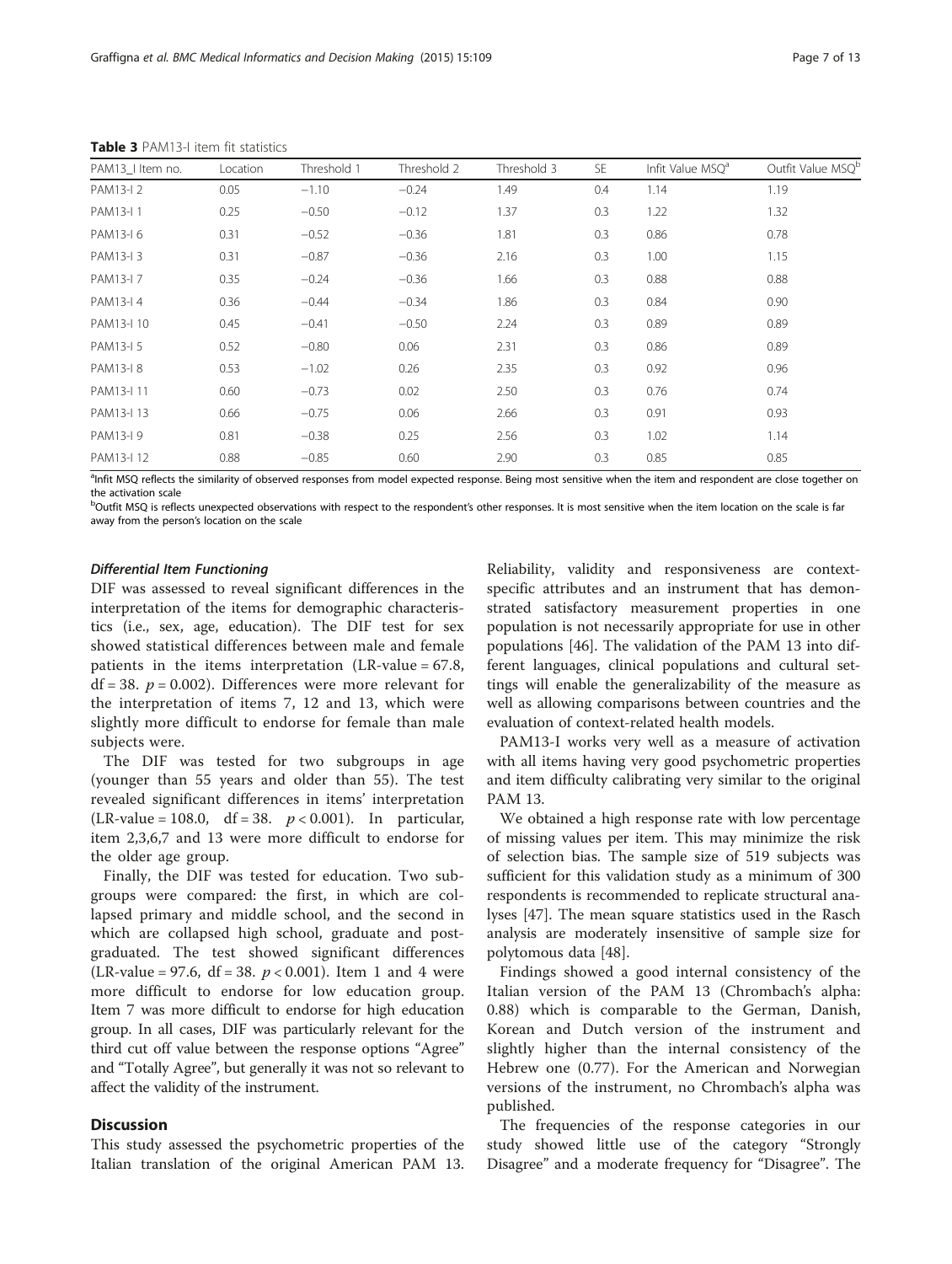<span id="page-7-0"></span>

categories "Agree" and "Strongly Agree" were used with the highest frequency for all the items. This finding is similar to the one obtained in the German and in the Danish validation studies. The Dutch, Norwegian, Korean and Hebrew validation study did not published this data. The irregular use of response options in Italy, Germany and Denmark could be interpreted as a lack of fit of the response scale in the European patient population.

The mean PAM13-I score (66.2) was higher than the reported score in the original validation study of Hibbard and colleagues (61.9) in the Dutch validation study (61.3), in the Danish (64.2) and in the Norwegian ones (51.93) . On the contrary, the mean PAM13-I score was lower than the German (68.1) and the Hebrew ones (70.7). This might be related to the different samples' characteristics and to their heterogeneity in term of diagnosis. For instance, the higher rate of activated patients in the Italian sample might be related to their mean age (53 y.o.), lower than the mean age of the German (67 y.o.), Danish (62 y.o.) and Dutch (59 y.o.) patients. Furthermore, the higher rate of activated

patients in the Italian sample may be also due to the type of diagnosis: the Italian sample included a wide range of chronic conditions that are recognized to require very different care prescriptions ranging from routine examination to strict medication-taking regimens. Moreover the more easily accessibility of healthcare services in Italy compared to the other healthcare system implies that every citizen is fully covered for basic health services: the gratuity of healthcare services in Italy may make patients perceive them as more easily accessible. The low cost of healthcare in Italy, in other terms, may be considered as an organizational and contextual facilitator of patients' use of healthcare services and thus of their activation in self-management, but this assumption need further investigation.

Our results also points out that older patients reported lower activation scores. This result confirms previous research evidences that observed the lowest PAM scores among older chronic patients [[19](#page-11-0), [25](#page-11-0), [26](#page-11-0)]. This finding is not surprising, since previous studies have revealed a lower perceived self-efficacy in older patient compared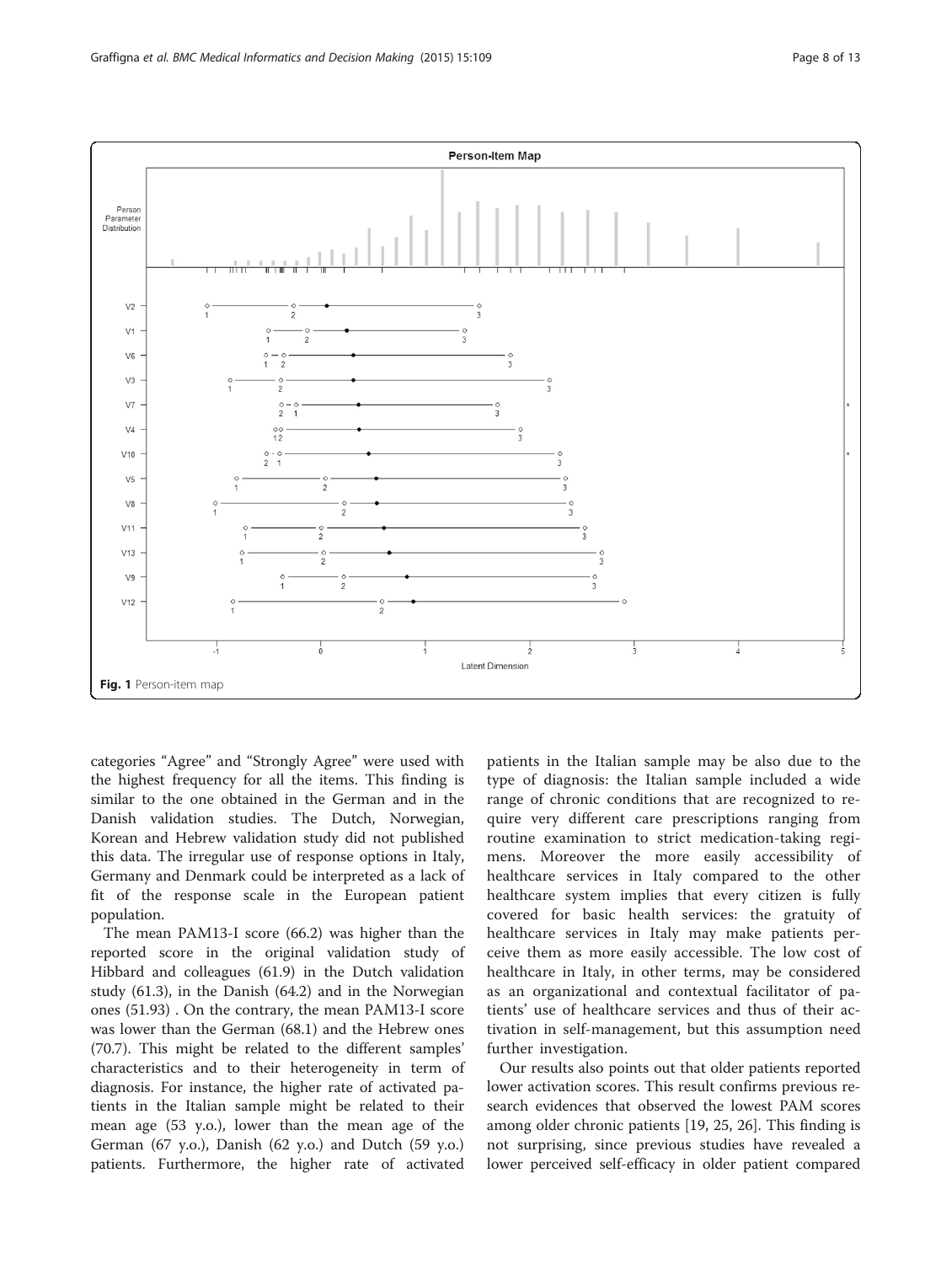to a younger clinical population [\[17](#page-11-0), [22\]](#page-11-0). As people age they are exposed to an increasing variety of personal and social conditions that challenge their sense of control and independence. The tendency for individuals with low perceived self-efficacy to engage in fewer health-promoting behaviors becomes stronger in older adults mainly because physical decline is often viewed as an unalterable part of the aging process [[49](#page-11-0)]. Moreover, older patients have been found to have lower health literacy [[50\]](#page-11-0), a factor that can hinder the elderly perception of being successful in self-care tasks. Evidence demonstrated that older patients may be reluctant to seek help for their complaints, they experience more difficulty in seeking and obtaining information during medical interviews and participate less in their medical consultations than other patients, even though they often have multiple health problems [\[51](#page-11-0)]. Moreover, age-related factors might hinder the patient's ability to feel autonomous in his/her daily tasks [[52\]](#page-11-0) also for what concerns the medication-taking, thus making them less akin to consider themselves successful in adhere to medical treatments at home. Finally, we can also hypothesize a sort of "generation effect": older people are more used to a paternalistic healthcare system and they could be less disposed to be active agents in their healthcare.

PCA and Rasch analysis indicated a homogenous factor structure with all items loading on one factor, thus confirming the unidimensionality of the PAM13-I according to the American PAM 13 version. In particular, PCA showed good correlation among items but the explaining variance (41 %) is not so high thus suggesting the possibility that other latent factors could be included but not statistically significant. This finding is similar to the explaining variance calculated in the German study (40.9 %) and in the Norwegian one (37.94 %) thus suggesting that additional factors explaining variance may be considered. This hypothesis is also embraced by studies carried on the neurological population [[22](#page-11-0), [31, 53](#page-11-0)]. The latter study performed a confirmatory factory analysis and suggested a tri-factor solutions as the optimal one. The fact that PAM may have a multiple factors structure may open to a conceptual refinement of the concept of activation. Particularly the role of patients' emotions and of their psycho-social elaboration of the illness' burden may result worthy to be further explored, with relevant implications for the clinical practice [\[15](#page-11-0)].

Furthermore, the Rasch analysis of the items showed that the original difficulty ranking order of the items is not confirmed, similarly to the German, Danish and Dutch validations. The differences in the items order indicate that in the Italian population some items resulted

easier or more difficult to respond to than the American population. For example, item 6 was rated as slightly easier than items 3, 4 and 5; and item 10 was rated as slightly easier than items 5, 8 and 9. On the contrary, item 5 was rated as slightly more difficult than items 6, 7 and 10; and item 9 was rated as slightly more difficult than items 10, 11, and 13. Since German, Dutch, Netherlands and Danish validation studies cannot confirm the original items order, this appears to be related to European specificities in the healthcare system and in the chronic populations approach to self-care. Particularly, comparing our findings with the other European validation studies, we can envisage some similarities. For example, item 5 resulted more difficult in comparison to the original order of the American version also in the Danish sample; items 12 and 13 were rated as the most difficult items among Italian, Dutch and German populations consistently with the American one, although in a slightly different order.

Furthermore, differences in the items ranking order between European and American versions appeared as less significant than those highlighted for the Korean validation study, which deeply revised the original American items' order. This may be due at least partially to the different socio-cultural approach to lifestyles and health management connected respectively to individualistic or collectivistic tendencies [\[54](#page-11-0)].

It is also interesting to note some differential items functioning according to gender, age groups and education. According to the results of the DIF test, items 2, 3, 6, 7 and 13 resulted to be more difficult to be endorsed by the subgroup of older patients. This finding is coherent with evidences emerging from the German, Korean and Danish validation studies, which envisaged some differences in the DIF analysis per age related sub-groups. Furthermore, items 7, 12 and 13 resulted to be more difficult to be endorsed by the female subgroup. This finding is partially coherent with those achieved in the German validation study, which registered some differences in the DIF analysis per gender group. Finally items 1 and 4 resulted to be more difficult to be endorsed by the lower educated group while the item 7 resulted to be more difficult ot be endorsed by the higher educated group. This findings are in some extent consistent with those achieved in the Danish validation study, which envisaged some differences in the DIF analysis per education groups. The Dutch, Norwegian and the Hebrew validation study did not performed the DIF analysis. The presence of DIF may suggest a not fully functionality of the scale items in the PAM13-I, particularly for the item 7 ("I am confident that I can follow through on medical treatments I need to do at home") and 13 ("I am confident that I can maintain lifestyle changes like diet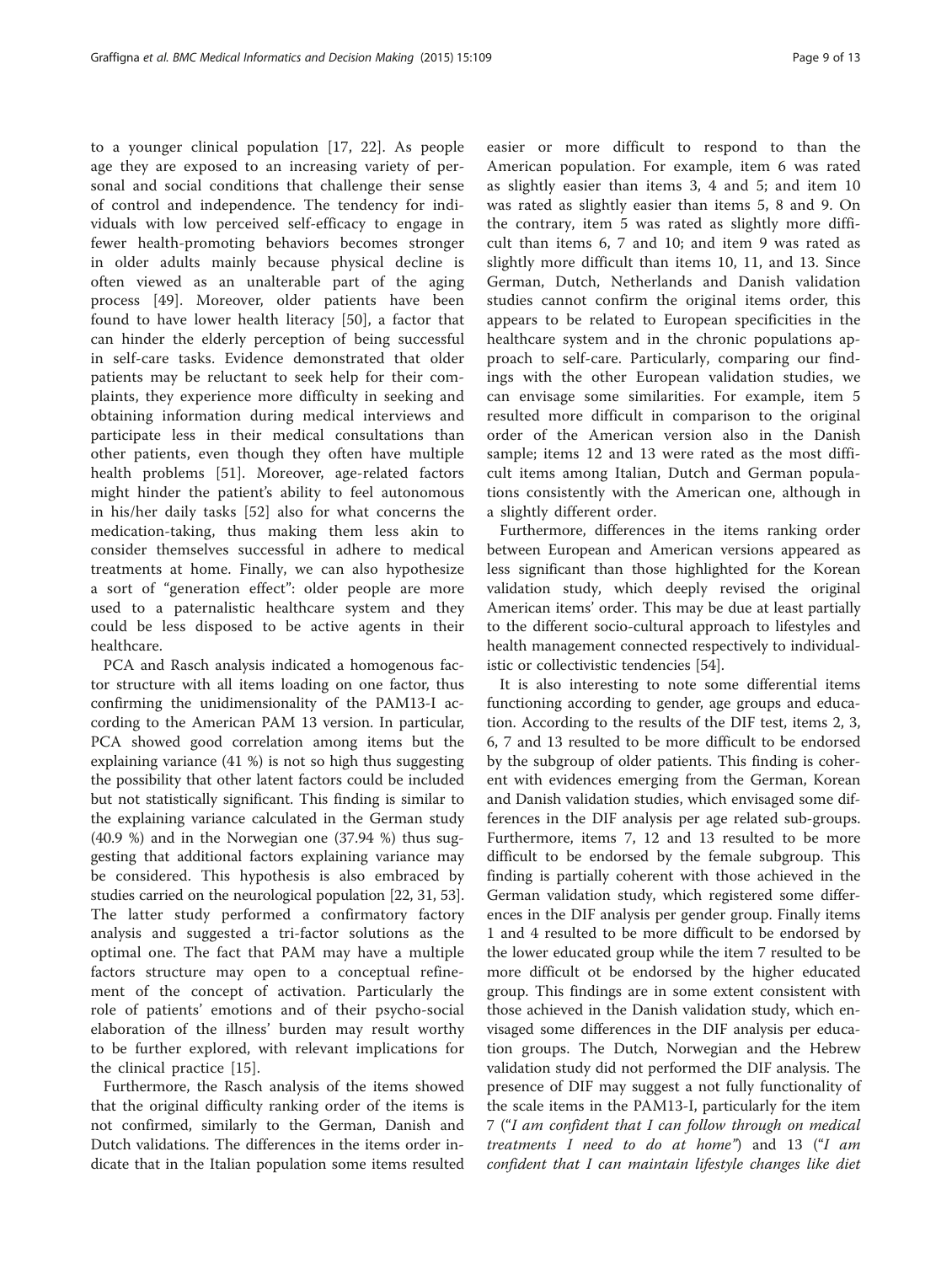<span id="page-9-0"></span>and exercise even during times of stress") across the considered subgroups of subjects. However, since all the other psychometric properties of the PAM13-I has been demonstrated to be acceptable we consider that the DIF results do not compromise the validity of the instrument.

Concerning this study's limitations, the rather heterogeneous group of patients may be regarded as a weakness. However, when assessing scale properties, the use of a population representing many levels of activation could be considered an advantage. Furthermore, although the sample included in our study is not a stratified and fully representative of the Italian chronic population, it was randomly selected in order to guarantee its probabilistic feature. We used it only to explore the relationships of the variables under analysis (i.e. for associative purposes and not for a descriptive estimation of their dimensions): based on these considerations full representativeness is not necessarily required [\[55](#page-11-0), [56\]](#page-11-0). However, even though population parameters were not the study aim, the quality of the study might be negatively affected and also create errors in the current analysis, thus further research is warranted to confirm the validation of the PAM13-I. Limitations of this study relate to the cross-sectional design that does not allow for calculation of test-retest reliability because we only have one measurement point. Furthermore, similarly to the Korean, Danish and the Norwegian validation studies of PAM 13, our study did not include correlation measures to test construct and criteria validity. However construct and criteria validity were previously tested in the first development and validation process of the America version of PAM 13, by well demonstrating the validity of the instrument [[17\]](#page-11-0).

# Conclusion

It can be concluded that the aims of the study were achieved, especially considering that the validity and reliability of the PAM13-I were measured through rigorous and extensive methodological analysis. As it allows the adaptation of instruments to the specificities of healthcare systems and care process that are culturally rooted, the importance of conducting cross-cultural validation studies should be emphasized. Moreover, the psychometric findings presented provide more credibility to its use, both as a methodological resource in research and as a screening tool in a wide variety of clinical context. Assessing patients' activation level could be crucial in order to train health practitioners in effectively communicating with their patients and to tailor health messages and self-management goals, so relevant when treating chronic diseases [\[34,](#page-11-0) [57](#page-12-0), [58\]](#page-12-0). Compared to the regular clinical approach, an intervention with tailored messages has proven to lead to greater improvement in the

patients' clinical markers, such as enhanced adherence to prescribed medication regimens, shorter hospitalizations and limited use of the emergency department [\[59](#page-12-0)]. Furthermore, patient activation has proven to be incremental [[60](#page-12-0), [61\]](#page-12-0). This makes it even more relevant since it can not only be used for categorizing patients and consumers and tailoring support and education, but also for actual improvement of consumer engagement with respect to their health and health care, both on an individual and on a population level [\[62](#page-12-0)–[64](#page-12-0)]. Recognizing that factors at different levels of complexities might affect patient activations, future research should be devoted to enrich the validity of the PAM 13. This could be valuable in order to conduct a more comprehensive assessment of the individual, relational and organizational aspects occurring to foster patient engagement in the care process, as well as to assess clinicians' communicative and relational practice aimed at sustaining patient activation [\[15](#page-11-0), [65, 66\]](#page-12-0).

# Appendix

### Table 4 Original PAM13 Questions

| PAM13 Item no. | Item                                                                                                                                          |
|----------------|-----------------------------------------------------------------------------------------------------------------------------------------------|
| 1              | When all is said and done. I am the person who is<br>responsible for managing my health condition                                             |
| $\overline{2}$ | Taking an active role in my own health care is the<br>most important factor in determining my health and<br>ability to function               |
| 3              | I am confident that I can take actions that will help<br>prevent or minimize some symptoms or problems<br>associated with my health condition |
| 4              | I know what each of my prescribed medications do                                                                                              |
| 5              | I am confident that I can tell when I need to go get<br>medical care and when I can handle a health<br>problem myself                         |
| 6              | I am confident I can tell my health care provider<br>concerns I have even when he or she does not ask                                         |
| 7              | I am confident that I can follow through on medical<br>treatments I need to do at home                                                        |
| 8              | I understand the nature and causes of my health<br>condition(s)                                                                               |
| 9              | I know the different medical treatment options<br>available for my health condition                                                           |
| 10             | I have been able to maintain the lifestyle changes<br>for my health that I have made                                                          |
| 11             | I know how to prevent further problems with my<br>health condition                                                                            |
| 12             | I am confident I can figure out solutions when<br>new situations or problems arise with my<br>health condition                                |
| 13             | I am confident that I can maintain lifestyle changes<br>like diet and exercise even during times of stress                                    |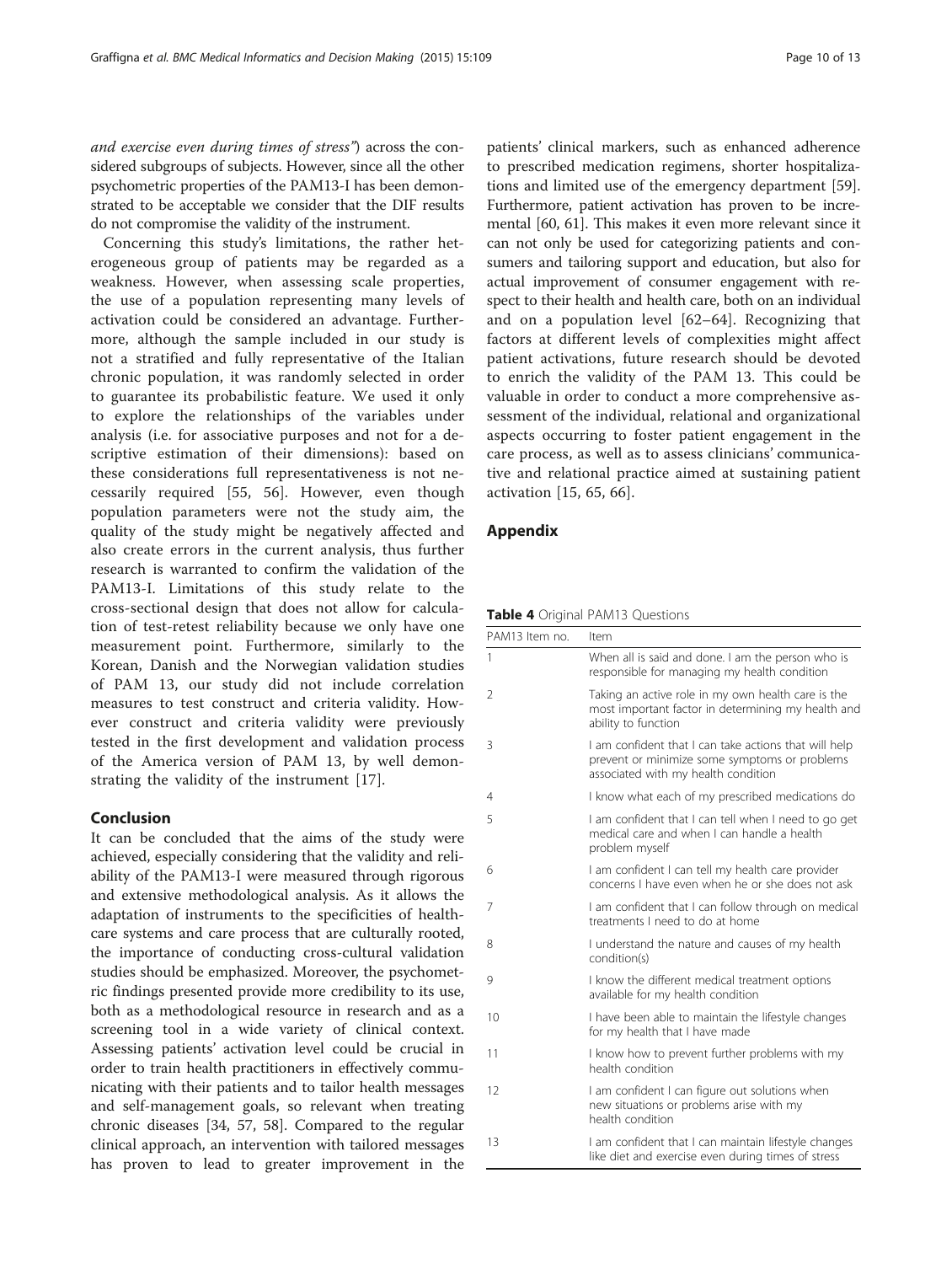# <span id="page-10-0"></span>Table 5 PAM13-I Italian translation

| PAM13-I item no. Item |                                                                                                                                                          | fortemente in<br>disaccordo (1) | in disaccordo (2) in accordo (3) |         | fortemente in n/a<br>accordo (4) |         |  |
|-----------------------|----------------------------------------------------------------------------------------------------------------------------------------------------------|---------------------------------|----------------------------------|---------|----------------------------------|---------|--|
| PAM13-I1              | Alla fine sono in prima persona responsabile della<br>gestione del mio stato di salute                                                                   |                                 | $\circ$                          | $\circ$ | $\circ$                          | $\circ$ |  |
| PAM13-I 2             | Avere un ruolo attivo nella gestione della mia salute<br>è il fattore più importante nel determinare il mio<br>benessere e la mia qualità di vita        | $\circ$                         | $\circ$                          | $\circ$ | $\circ$                          | $\circ$ |  |
| PAM13-I 3             | Sono certo di poter agire in modo da favorire la<br>prevenzione o la riduzione di certi sintomi o problemi<br>legati al mio stato di salute              | $\circ$                         | $\circ$                          | $\circ$ | $\circ$                          | $\circ$ |  |
| PAM13-I 4             | Conosco gli effetti di ciascuno delle terapie che mi<br>sono state prescritte                                                                            | $\circ$                         | $\circ$                          | $\circ$ | $\circ$                          | $\circ$ |  |
| PAM13-I 5             | Sono certo di poter riconoscere quando ho bisogno<br>di cure mediche specialistiche e quando invece posso<br>gestire un problema di salute per conto mio | $\circ$                         | $\circ$                          | $\circ$ | $\circ$                          | $\circ$ |  |
| PAM13-I 6             | So di poter comunicare al mio curante eventuali<br>preoccupazioni inerenti alla mia salute anche se<br>non è lui a chiedermelo                           | $\circ$                         | $\circ$                          | $\circ$ | $\circ$                          | $\circ$ |  |
| PAM13-I 7             | Sono certo di poter seguire le mie terapie anche da casa                                                                                                 | $\circ$                         | $\circ$                          | $\circ$ | $\circ$                          | $\circ$ |  |
| PAM13-I 8             | Conosco le caratteristiche della mia malattia e ciò che<br>l'ha determinata                                                                              | $\circ$                         | $\circ$                          | $\circ$ | $\circ$                          | $\circ$ |  |
| PAM13-I 9             | Sono a conoscenza delle differenti opzioni terapeutiche<br>disponibili per il trattamento della mia malattia rispetto<br>al mio stato di salute          | $\circ$                         | $\circ$                          | $\circ$ | $\circ$                          | $\circ$ |  |
| PAM13-I 10            | Sono stato in grado di mantenere i cambiamenti di stile<br>di vita che ho assunto volti a migliorare la mia salute                                       | $\circ$                         | $\circ$                          | $\circ$ | $\circ$                          | $\circ$ |  |
| PAM13-I 11            | So cosa posso fare per prevenire ulteriori complicanze<br>relativi al mio problema di salute                                                             | $\circ$                         | $\circ$                          | $\circ$ | $\circ$                          | $\circ$ |  |
| PAM13-I 12            | So di poter trovare soluzioni nel caso si presentassero<br>situazioni o problemi nuovi connessi al mio stato di salute.                                  | $\circ$                         | $\circ$                          | $\circ$ | $\circ$                          | $\circ$ |  |
| PAM13-I 13            | So di poter mantenere cambiamenti dello stile di vita -<br>quali la dieta o l'esercizio fisico - anche in periodi di stress.                             | $\circ$                         | $\circ$                          | $\circ$ | $\circ$                          | $\circ$ |  |

Di seguito troverai 13 affermazioni che le persone di solito fanno quando parlano della loro salute. Ti chiediamo di indicare quanto ti trovi in accordo o in disaccordo con ciascuna delle affermazioni sulla base della tua esperienza mettendo una X sul numero corrispondente. Qualora trovassi che un'affermazione non ti riguarda, metti invece una X nella colonna n/a

### Abbreviations

DIF: Differential item functioning; MNSQ: Item fit mean square; PCM: Partial credit model; PAM 13: Patient activation measure short form; PSI: Person separation index; PCA: Principal component analysis; RM: Rasch model.

### Competing interest

The authors declare that they have no competing interests.

### Authors' contributions

GG and SB contributed to the design of the study, conducted data collection and wrote the manuscript; AB and EL provided statistical advice and performed data analysis; JH critically reviewed the paper. All authors contributed to writing the paper and discussed the results. All authors read and approved the final manuscript.

### Acknowledgements

This work was a part of a larger project, "D.3.2 Crescere da Anziani: Attivare risorse per stili di vita sostenibili", that was funded by the Catholic University of Milan. The financial sponsor played no role in this publication; the views expressed in this publication are those of the authors and not necessarily those of the Catholic University.

### Author details

<sup>1</sup>Department of Psychology, Università Cattolica del Sacro Cuore, Milan, Italy. 2 Department of Statistical Sciences, Università Cattolica del Sacro Cuore, Milan, Italy. <sup>3</sup>Department of Planning, Public Policy, and Management,

University of Oregon, Eugene, USA. <sup>4</sup> Faculty of Psychology, Università Cattolica del Sacro Cuore, L.go Gemelli 1, Milan 20123, Italy.

# Received: 24 March 2015 Accepted: 15 December 2015 Published online: 23 December 2015

### References

- 1. Bodenheimer T, Lorig K, Holman H, Grumbach K. Patient selfmanagement of chronic disease in primary care. JAMA. 2002; doi:[10.1001/jama.288.19.2469.](http://dx.doi.org/10.1001/jama.288.19.2469)
- 2. Stiggelbout AM, Van der Weijden T, De Wit MPT, Frosch D, Légaré F, Montori VM, et al. Shared decision making: really putting patients at the centre of healthcare. BMJ. 2012; doi:http://dx.doi.org[/10.1136/bmj.e256](http://dx.doi.org/10.1136/bmj.e256).
- 3. Mockford C, Staniszewska S, Griffiths F, Herron-Marx S. The impact of patient and public involvement on UK NHS health care: a systematic review. Int J Qual Health Care. 2012; doi:http://dx.doi.org[/10.1093/intqhc/mzr066](http://dx.doi.org/10.1093/intqhc/mzr066).
- 4. Miles A, Mezzich J. The care of the patient and the soul of the clinic: person-centered medicine as an emergent model of modern clinical practice. Int J Pers Cent Med. 2011;1:207–22.
- 5. Carman KL, Dardess P, Maurer M, Sofaer S, Adams K, Bechtel C, et al. Patient and family engagement: a framework for understanding the elements and developing interventions and policies. Health Aff. 2013; doi:[10.1377/hlthaff.](http://dx.doi.org/10.1377/hlthaff.2012.1133) [2012.1133](http://dx.doi.org/10.1377/hlthaff.2012.1133).
- 6. Bodenheimer T, Wagner EH, Grumbach K. Improving primary care for patients with chronic illness: The chronic care model. Part 1. JAMA. 2002; doi[:10.1001/jama.288.15.1909](http://dx.doi.org/10.1001/jama.288.15.1909).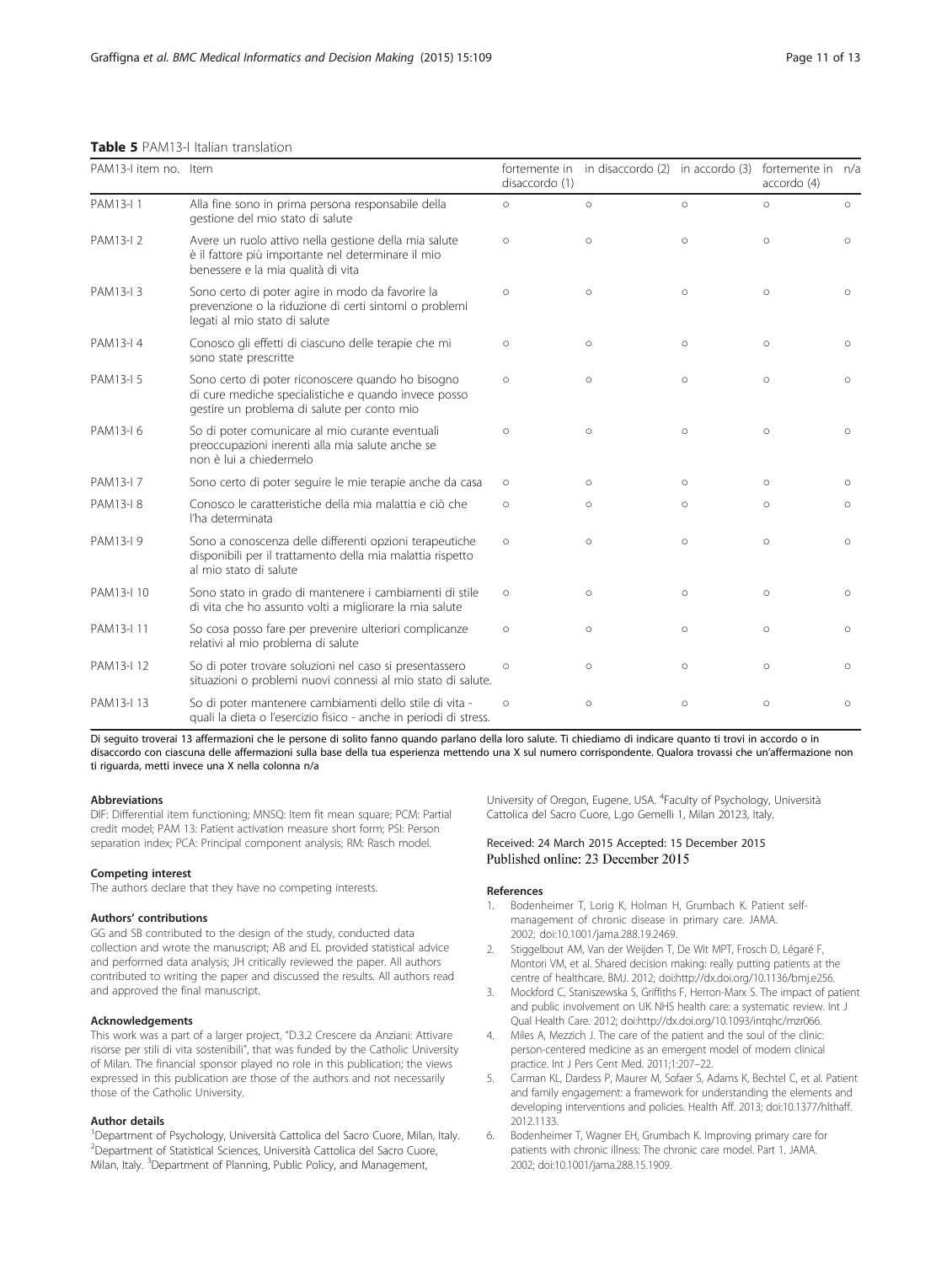- <span id="page-11-0"></span>7. Eaton S, Roberts S, Turner B. Delivering person centred care in long term conditions. BMJ. 2015; doi:http://dx.doi.org/[10.1136/bmj.h181.](http://dx.doi.org/10.1136/bmj.h181)
- 8. Pulvirenti M, Hons BA, McMillan J, Lawn S. Empowerment, patient centred care and self‐management. Health Expect. 2014;17:303–10.
- 9. Mosen DM, Schmittdiel J, Hibbard J, Sobel D, Remmers C, Bellows J. Is Patient Activation Associated with Outcomes of Care for Adults with Chronic Conditions? J Ambul Care Manage. 2007;30:21–9.
- 10. Von Korff M, Moore JC. Stepped care for back pain: activating approaches for primary care. Ann InternMed. 2001; doi[:10.7326/0003-4819-134-9\\_Part\\_2-](http://dx.doi.org/10.7326/0003-4819-134-9_Part_2-200105011-00016) [200105011-00016.](http://dx.doi.org/10.7326/0003-4819-134-9_Part_2-200105011-00016)
- 11. Hibbard JH, Greene J, Overton V. Patients with lower activation associated with higher costs; delivery systems should know their patients''scores'. Health Aff. 2013; doi:[10.1377/hlthaff.2012.1064.](http://dx.doi.org/10.1377/hlthaff.2012.1064)
- 12. Graffigna G, Barello S, Wiederhold BK, Bosio AC, Riva G. Positive technology as a driver for health engagement. Stud Health Technol Inform. 2013;191:9–17.
- 13. Wiederhold BK, Graffigna G, Riva G. Ensuring the best care for our increasing aging population: health engagement and positive technology can help patients achieve a more active role in future healthcare. Cyberpsychol Behav. 2013; doi[:10.3233/978-1-61499-282-0-9.](http://dx.doi.org/10.3233/978-1-61499-282-0-9)
- 14. Barello S, Graffigna G. Engaging patients to recover life projectuality: an Italian cross-disease framework. Qual Life Res. 2014; doi[:10.1007/s11136-014-0846-x](http://dx.doi.org/10.1007/s11136-014-0846-x).
- 15. Graffigna G, Barello S, Bonanomi A, Lozza E. Measuring patient engagement: development and psychometric properties of the Patient Health
- Engagement (PHE) scale. Front psychol. 2015; doi[:10.3389/fpsyg.2015.00274.](http://dx.doi.org/10.3389/fpsyg.2015.00274) 16. Graffigna G, Barello S, Riva G. Technologies for patient engagement. Health Aff. 2013; doi[:10.1377/hlthaff.2013.0279](http://dx.doi.org/10.1377/hlthaff.2013.0279).
- 17. Hibbard JH, Mahoney ER, Stockard J, Tusler M. Development and testing of a short form of the patient activation measure. Health Serv Res. 2005; doi[:10.1111/j.1475-6773.2005.00438.x](http://dx.doi.org/10.1111/j.1475-6773.2005.00438.x).
- 18. Hibbard JH, Mahoney ER, Stock R, Tusler M. Do Increases in Patient Activation Result in Improved Self-Management Behaviors?. Health Serv Res. 2007; doi:[10.1111/j.1475-6773.2006.00669.x](http://dx.doi.org/10.1111/j.1475-6773.2006.00669.x).
- 19. Mosen DM, Schmittdiel J, Hibbard J, Sobel D, Remmers C, Bellows J. Is patient activation associated with outcomes of care for adults with chronic conditions? J Ambul Care Management. 2007;30:21–9.
- 20. Greene J, Hibbard JH. Why does patient activation matter? An examination of the relationships between patient activation and health-related outcomes. J Gen Intern Med. 2012;27:520–6.
- 21. Greene J. Patient activation improves health outcomes, reduces costs. PharmacoEconomics & Outcomes News. 2015;723:22–2.
- 22. Skolasky RL, Green AF, Scharfstein D, Boult C, Reider L, Wegener ST. Psychometric properties of the patient activation measure among multimorbid older adults. Health Serv Res. 2011; doi[:10.1111/j.1475-6773.](http://dx.doi.org/10.1111/j.1475-6773.2010.01210.x) [2010.01210.x.](http://dx.doi.org/10.1111/j.1475-6773.2010.01210.x)
- 23. Stepleman L, Rutter MC, Hibbard J, Johns L, Wright D, Hughes M. Validation of the patient activation measure in a multiple sclerosis clinic sample and implications for care. Disabil Rehabil. 2010; doi[:10.3109/09638280903567885](http://dx.doi.org/10.3109/09638280903567885).
- 24. Brenk-Franz K, Hibbard JH, Herrmann WJ, Freund T, Szecsenyi J, Djalali S, et al. Validation of the German version of the Patient Activation Measure 13 (PAM13-D) in an international multicentre study of primary care patients. PloS one. 2013; doi:[10.1371/journal.pone.0074786](http://dx.doi.org/10.1371/journal.pone.0074786).
- 25. Rademakers J, Nijman J, van der Hoek L, Heijmans M, Rijken M. Measuring patient activation in the Netherlands: translation and validation of the American short form Patient Activation Measure (PAM13). BMC Public Health. 2012; doi:[10.1186/1471-2458-12-577](http://dx.doi.org/10.1186/1471-2458-12-577).
- 26. Maindal HT, Sokolowski I, Vedsted P. Translation, adaptation and validation of the American short form Patient Activation Measure (PAM13) in a Danish version. BMC Public Health. 2009; doi:[10.1186/1471-2458-9-209](http://dx.doi.org/10.1186/1471-2458-9-209).
- 27. Magnezi R, Glasser S. Psychometric Properties of the Hebrew Translation of the Patient Activation Measure (PAM-13). PloS one. 2014; doi: [10.1371/](http://dx.doi.org/10.1371/journal.pone.0113391) [journal.pone.0113391](http://dx.doi.org/10.1371/journal.pone.0113391).
- 28. Moljord IEO, Lara-Cabrera ML, Perestelo-Pérez L, Rivero-Santana A, Eriksen L, Linaker OM. Psychometric properties of the Patient Activation Measure-13 among out-patients waiting for mental health treatment: A validation study in Norway. Patient Educ Couns. 2015; doi:[10.1016/j.pec.2015.06.009](http://dx.doi.org/10.1016/j.pec.2015.06.009).
- 29. Ahn YH, Yi CH, Ham OK, Kim BJ. Psychometric properties of the Korean version of the "Patient Activation Measure 13" (PAM13-K) in patients with osteoarthritis. Eval Health Prof. 2015; doi[:10.1177/0163278714540915](http://dx.doi.org/10.1177/0163278714540915).
- 30. Green CA, Perrin NA, Polen MR, Leo MC, Hibbard JH, Tusler M. Development of the Patient Activation Measure for mental health. Adm Policy Ment Hlth. 2010;37:327–33.
- 31. Skolasky RL, Mackenzie EJ, Wegener ST, Riley LH. Patient activation and adherence to physical therapy in persons undergoing spine surgery. Spine. 2008; doi[:10.1097/BRS.0b013e31818027f1](http://dx.doi.org/10.1097/BRS.0b013e31818027f1).
- 32. Hung M, Carter M, Hayden C, Dzierzon R, Morales J, Snow L, et al. Psychometric assessment of the patient activation measure short form (PAM-13) in rural settings. Qual Life Res. 2013;22:521–9.
- 33. Barello S, Graffigna G. Patient engagement in healthcare: pathways for effective medical decision making. Neuropsychogical Trends. 2015; doi[:10.7358/neur-2015-017-bare.](http://dx.doi.org/10.7358/neur-2015-017-bare)
- 34. Barello S, Graffigna G, Vegni E, Savarese M, Lombardi F, Bosio AC. 'Engage me in taking care of my heart': a grounded theory study on patient– cardiologist relationship in the hospital management of heart failure. BMJ open. 2015; doi[:10.1136/bmjopen-2014-005582.](http://dx.doi.org/10.1136/bmjopen-2014-005582)
- 35. Bertoni A, Donato S, Graffigna G, Barello S, Parise M. Engaged patients, engaged partnerships: singles and partners dealing with an acute cardiac event. Psychol Health Med. 2015; doi:[10.1080/13548506.2014.969746](http://dx.doi.org/10.1080/13548506.2014.969746).
- 36. World Health Organization. Process of translation and adaptation of instruments. 2010. [http://www.who.int/substance\\_abuse/research\\_tools/](http://www.who.int/substance_abuse/research_tools/translation/en/) [translation/en/](http://www.who.int/substance_abuse/research_tools/translation/en/).
- 37. Mokkink LB, Terwee CB, Patrick DL, Alonso J, Stratford PW, Knol DL, et al. The COSMIN checklist for assessing the methodological quality of studies on measurement properties of health status measurement instruments: an international Delphi study. Qual Life Res. 2010;19:539–49.
- 38. Clark A, Watson D. Constructing validity: basic issues in objective scale development. Psychol Assess. 1995;7:309–19.
- 39. Weinberg SL, Statistics KAS, Using SPSS. An Integrative Approach. 2nd ed. New York: Cambridge University Press; 2008.
- 40. Bonanomi A, Osmetti SA. A new corruption index based on individual attitudes. IJMEF. 2013;6:232–43.
- 41. Andrich D, Sheridan B, Lyne A, Luo G. RUMM: A Windows-based Item Analysis Program Employing Rasch Unidimensional Measurement Models. Perth. WA: Murdoch University; 2000.
- 42. Las Hayas C, Quintana J, Padierna J, Bilbao A, Munoz P. Use of RASCH methodology to develop a short version of the health related quality of life for eating disorders questionnaire: a prospective study. Health Qual Life Outcomes. 2010;8:29.
- 43. Linacre J. Estimating measures with known polytomous item difficulties. RMT. 1998;12:638.
- 44. Wright BD, Linacre JM, Gustafson JE, Martin-Lof P. Reasonable mean-square fit values. RMT. 1994;8:370.
- 45. Insignia Health. Patient Activation Measure (PAM) 13™. License Materials. Portland, Oregon: Insignia Health LLC; 2011.
- 46. Patton MQ. Qualitative Research. New York: John Wiley & Sons, Ltd.; 2005.
- 47. Smith AB, Rush R, Fallowfield LJ, Velikova G, Sharpe M. Rasch fit statistics and sample size considerations for polytomous data. BMC Med Res Methodol. 2008; doi[:10.1186/1471-2288-8-33.](http://dx.doi.org/10.1186/1471-2288-8-33)
- DeVellis RF. Scale Development:Theory and Applications. 3rd ed. London: SAGE publications; 2012.
- 49. Rodin J. Health, control, and aging. In: Baltes MM, Baltes PB, editors. The Psychology of Control and Aging. New York: Psychology Press; 2014. p. 139–65.
- 50. Schillinger D, Grumbach K, Piette J, Wang R, Osmond D, Daher C, et al. Association of health literacy with diabetes outcomes. JAMA. 2002; doi[:10.1001/jama.288.4.475](http://dx.doi.org/10.1001/jama.288.4.475).
- 51. Maly RC, Frank JC, Marshall GN, Di Matteo MR, Reuben DB. Perceived Efficacy in Patient–Physician Interactions (PEPPI): Validation of an instrument in older persons. J Am Geriatr Soc. 1998; doi[:10.1111/j.1532-](http://dx.doi.org/10.1111/j.1532-5415.1998.tb02725.x) [5415.1998.tb02725.x](http://dx.doi.org/10.1111/j.1532-5415.1998.tb02725.x).
- 52. Randers I, Mattiasson AC. Autonomy and integrity: upholding older adult patients' dignity. J Adv Nurs. 2004;45:63–71.
- 53. Packer TL, Kephart G, Ghahari S, Audulv Å, Versnel J, Warner G. The Patient Activation Measure: a validation study in a neurological population. Qual Life Res. 2015;24:1587–96.
- 54. Alden DL, Friend JM, Lee AY, de Vries M, Osawa R, Chen Q. Culture and Medical Decision Making: Healthcare Consumer Perspectives in Japan and the United States. Health Psychol. 2015.
- 55. Sturgis P. Survey and sampling. In: Breakwell GM, Hamond S, Fife-Schaw C, Smith JA, editors. Research Methods in Psychology. London: Sage; 2006. p. 104–22.
- 56. Lozza E, Libreri C, Bosio AC. Temporary employment, job insecurity and their extraorganizational outcomes. Econ Ind Democracy Journal. 2013; doi[:10.1177/0143831X12436617](http://dx.doi.org/10.1177/0143831X12436617).